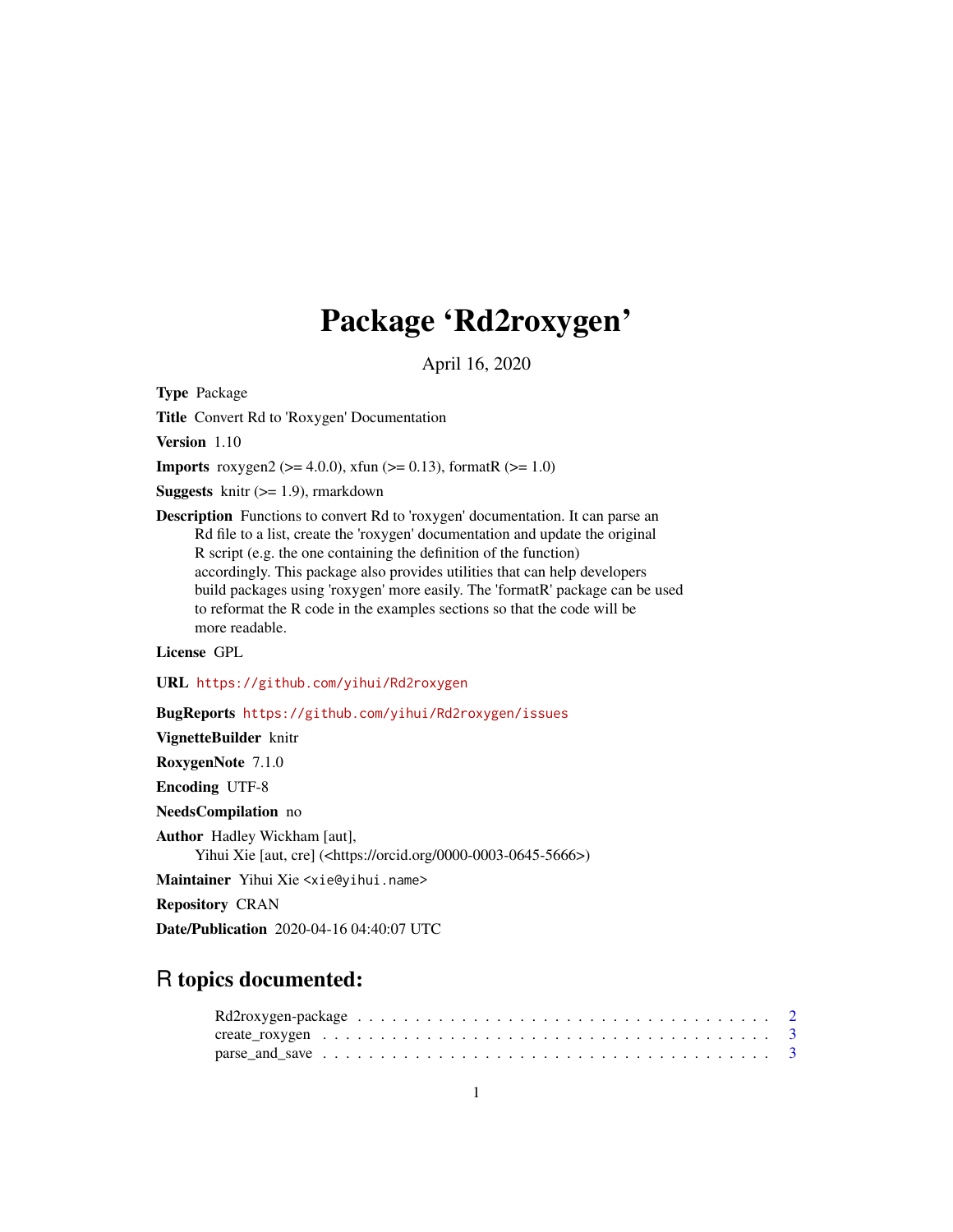<span id="page-1-0"></span>

| Index |  |
|-------|--|
|       |  |
|       |  |
|       |  |
|       |  |

Rd2roxygen-package *Convert Rd to roxygen documentation and utilities to enhance documentation and building packages*

#### **Description**

This package contains functions to convert Rd to roxygen documentation. It can parse an Rd file to a list ([parse\\_file](#page-3-1)), create the roxygen documentation ([create\\_roxygen](#page-2-1)) and update the original R script (e.g. the one containing the definition of the function) accordingly ([Rd2roxygen](#page-4-1)). This package also provides utilities which can help developers build packages using roxygen more easily ([rab](#page-6-1)).

#### Note

There is no guarantee to generate perfect roxygen comments that can be converted back to the original Rd files. Usually manual manipulations on the roxygen comments are required. For example, currently '@S3method' is not included in the comments, and '@rdname' is not supported either (users have to move the roxygen comments around and add the appropriate tags by themselves). Patches (as pull requests) are welcome through GitHub: [https://github.com/yihui/](https://github.com/yihui/Rd2roxygen/) [Rd2roxygen/](https://github.com/yihui/Rd2roxygen/).

This package is not thoroughly tested, so it is likely that it fails to convert certain parts of Rd files to roxygen comments. As mentioned before, you have to manually deal with these problems. You are welcome to report other serious issues via <https://github.com/yihui/Rd2roxygen/issues>.

#### Author(s)

Hadley Wickham and Yihui Xie

#### Examples

```
## see the package vignette: vignette('Rd2roxygen')
```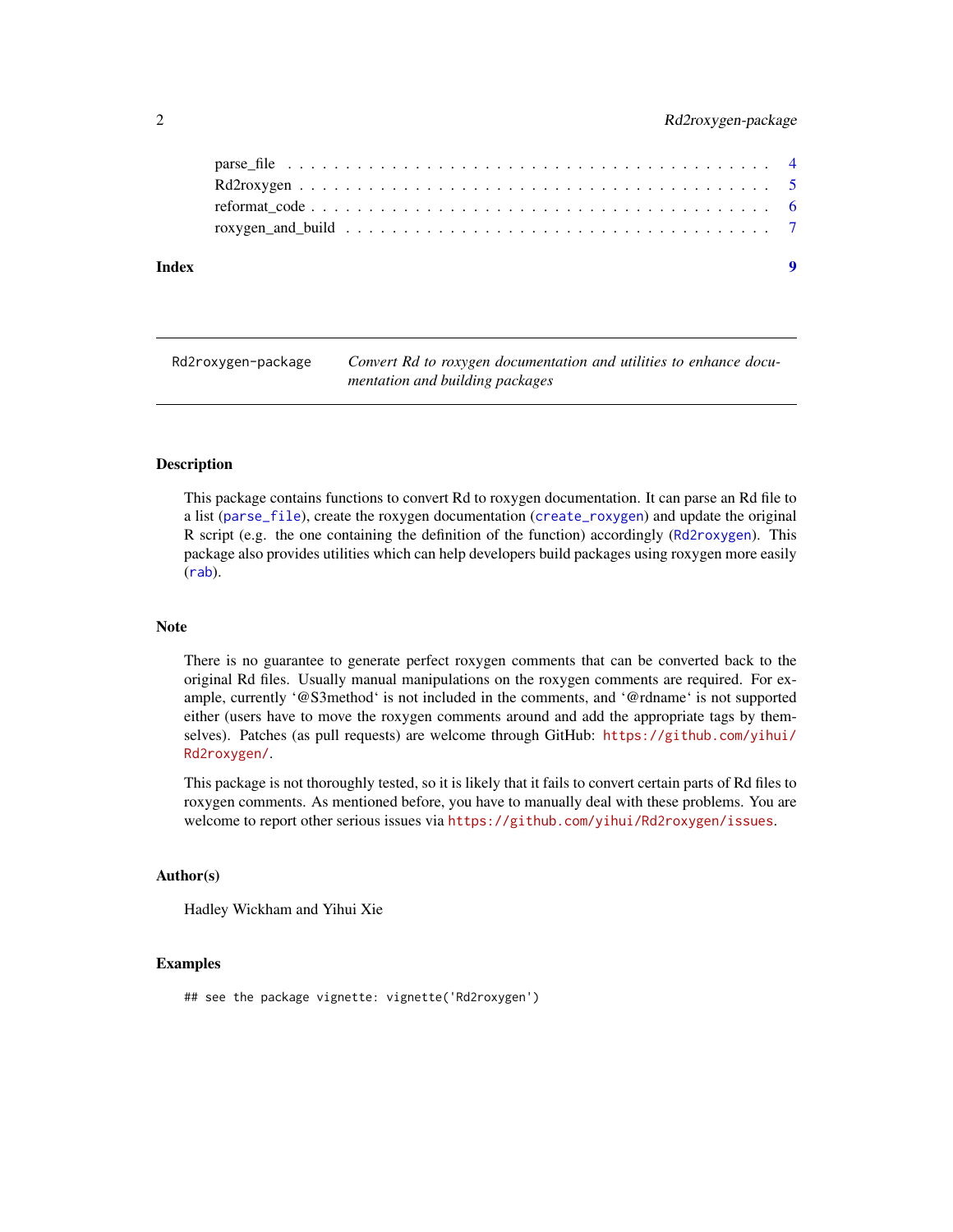<span id="page-2-1"></span><span id="page-2-0"></span>

#### Description

The parsed information is converted to a vector of roxygen tags.

#### Usage

create\_roxygen(info, usage = FALSE)

#### Arguments

| info  | the named list of the parsed documentation                                                                                                                                                                                                        |
|-------|---------------------------------------------------------------------------------------------------------------------------------------------------------------------------------------------------------------------------------------------------|
| usage | logical: whether to include the usage section in the output (this can be useful<br>when there are multiple functions in a single usage section, but generally it is<br>not necessary because roxygen can generate the usage section automatically |
|       |                                                                                                                                                                                                                                                   |

# Value

a character vector

# Author(s)

Hadley Wickham; modified by Yihui Xie <<http://yihui.org>>

# Examples

```
rd.file = system.file("examples", "parse_and_save.Rd", package = "Rd2roxygen")
options(roxygen.comment = "##' ")
create_roxygen(parse_file(rd.file))
```

| parse_and_save | Parse the input Rd file and save the roxygen documentation into a file |  |
|----------------|------------------------------------------------------------------------|--|
|----------------|------------------------------------------------------------------------|--|

# Description

Parse the input Rd file and save the roxygen documentation into a file

#### Usage

```
parse_and_save(path, file, usage = FALSE)
```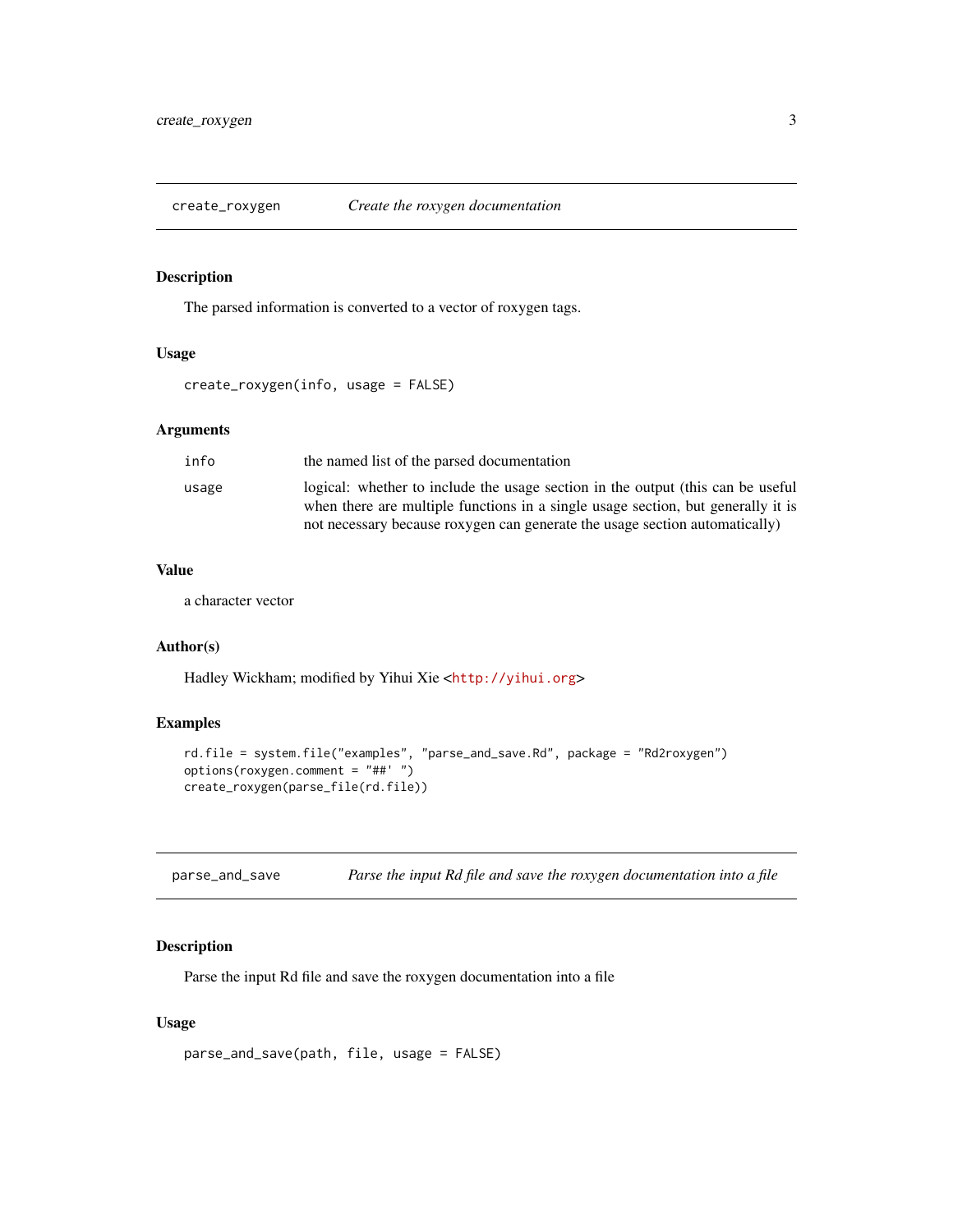### <span id="page-3-0"></span>Arguments

| path  | the path of the Rd file                                     |
|-------|-------------------------------------------------------------|
| file  | the path to save the roxygen documentation                  |
| usage | logical: whether to include the usage section in the output |

#### Value

a character vector if file is not specified, or write the vector into a file

# Author(s)

Hadley Wickham; modified by Yihui Xie <<http://yihui.org>>

<span id="page-3-1"></span>parse\_file *Parse the input Rd file to a list*

# Description

This function uses the function parse\_Rd in the tools package to parse the Rd file.

#### Usage

```
parse_file(path)
```
#### Arguments

path the path of the Rd file

#### Value

a named list containing the documentation sections as strings

## Author(s)

Hadley Wickham; modified by Yihui Xie <<http://yihui.org>>

# Examples

```
rd.file = system.file("examples", "parse_and_save.Rd", package = "Rd2roxygen")
parse_file(rd.file)
```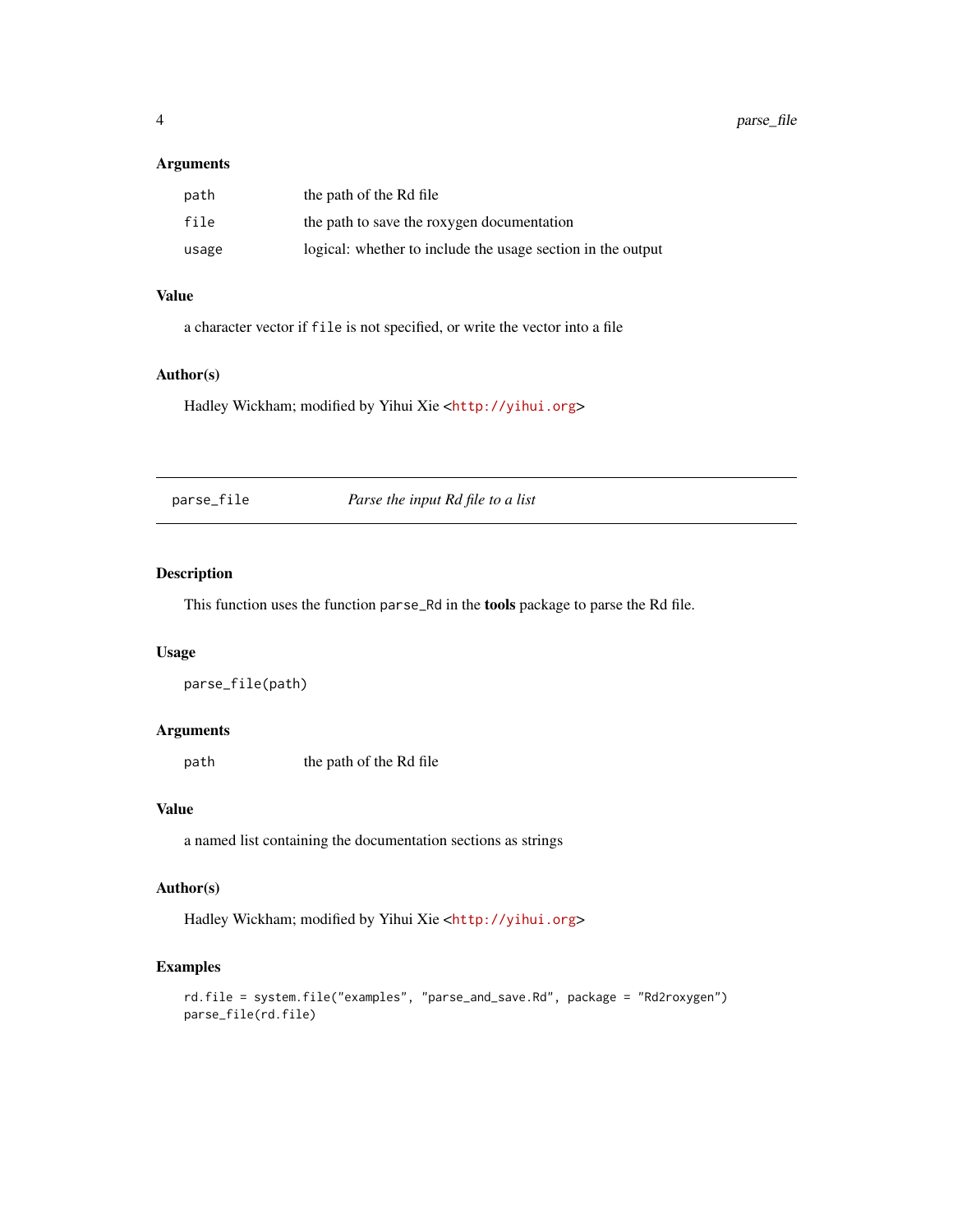<span id="page-4-1"></span><span id="page-4-0"></span>

#### Description

This function takes a package root directory, parses all its Rd files under the man directory and update the corresponding R source code by inserting roxygen documentation in to the R scripts.

#### Usage

Rd2roxygen(pkg, nomatch, usage = FALSE)

#### **Arguments**

| pkg     | the root directory of the package                                                                                                                                                                                      |
|---------|------------------------------------------------------------------------------------------------------------------------------------------------------------------------------------------------------------------------|
| nomatch | the file name (base name only) to use when an object in the Rd file is not found<br>in any R source files (typically this happens to the data documentation); if not<br>specified, the default will be 'pkg'-package.R |
| usage   | logical: whether to include the usage section in the output                                                                                                                                                            |

#### Value

NULL (but the process of conversion will be printed on screen)

#### Note

ESS users may use options (roxygen.comment =  $"$ ##' $"$ ) to ensure the generated roxygen comments begin with "##' ", which is the default setting in Emacs/ESS.

Re-run this function on a package will remove the previous roxygen comments before functions in R scripts.

#### Author(s)

Yihui Xie <<http://yihui.org>>

# Examples

```
## a demo package
pkg = system.file("examples", "pkgDemo", package = "Rd2roxygen")
file.copy(pkg, tempdir(), recursive = TRUE) # copy to temp dir first
od = setwd(tempdir())
## take a look at original R scripts
file.show("pkgDemo/R/foo.R")
options(roxygen.comment = "##' ")
## convert Rd's under man to roxygen comments
```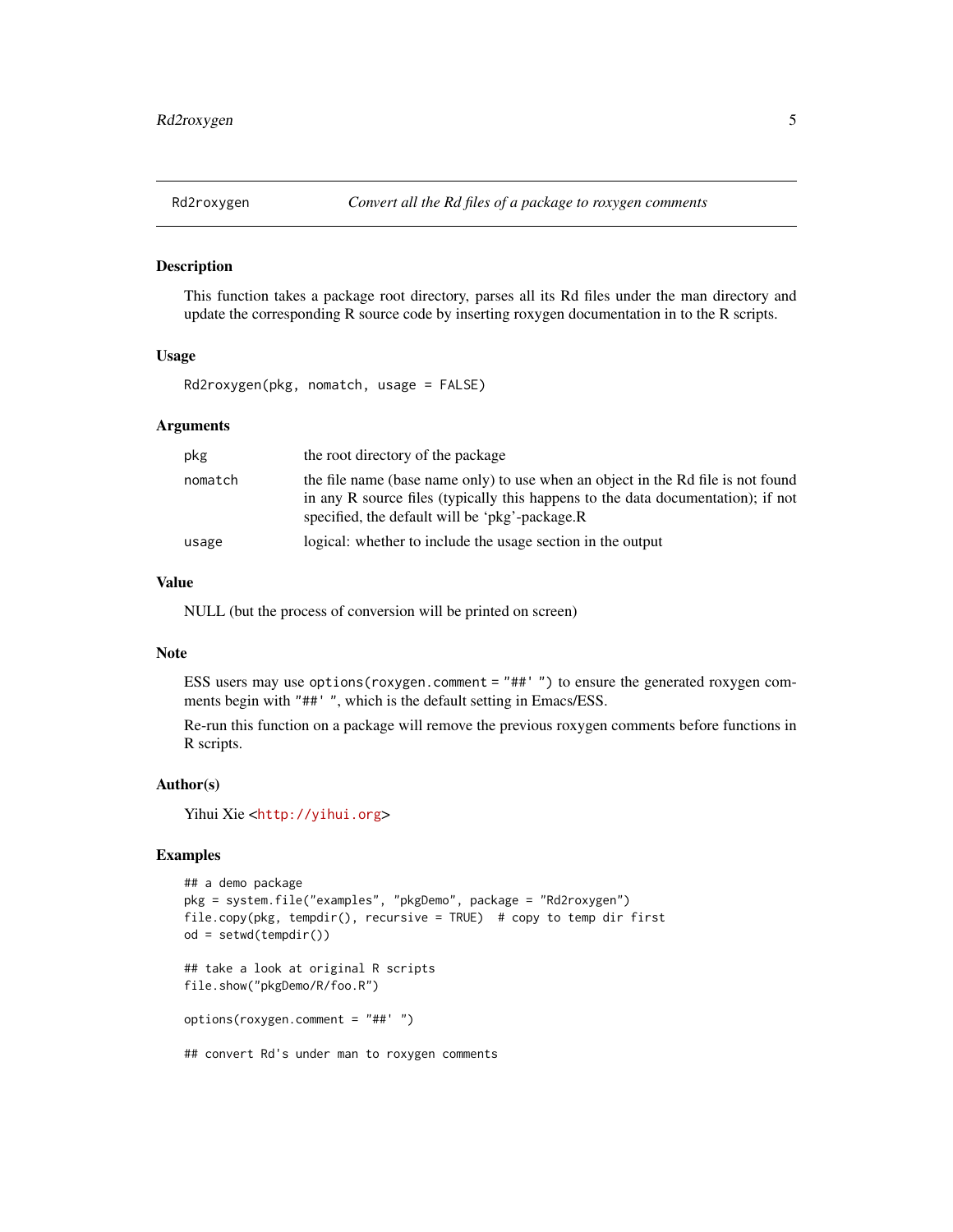```
Rd2roxygen(file.path(tempdir(), "pkgDemo"))
file.show("pkgDemo/R/foo.R") # what happened to foo.R and bar.R?
setwd(od) # restore working directory
```
<span id="page-5-1"></span>reformat\_code *Format the code in the usage and examples sections*

# Description

The function [tidy\\_source](#page-0-0) in the **formatR** package is used to polish the Rd files generated by roxygen2 in the usage and examples sections.

#### Usage

reformat\_code(path, ...)

#### Arguments

| path              | the path of the Rd file               |
|-------------------|---------------------------------------|
| $\cdot\cdot\cdot$ | other arguments passed to tidy_source |

#### Value

NULL; as a side effect, the original Rd file will be updated

#### Note

If the usage or examples code is not syntactically correct, it will not be reformatted and a message will be printed on screen. One possible situation is the percent symbol %, which should be escaped even in the examples code (cf Writing R Extensions), and this can make the code syntactically incorrect, e.g. a %in% b should be a \%in\% b but the latter is not valid R code. Anyway, this function will try to unescape the percent symbols before reformating the code, then escape them.

#### Author(s)

Yihui Xie <<http://yihui.org>>

#### See Also

[tidy\\_source](#page-0-0)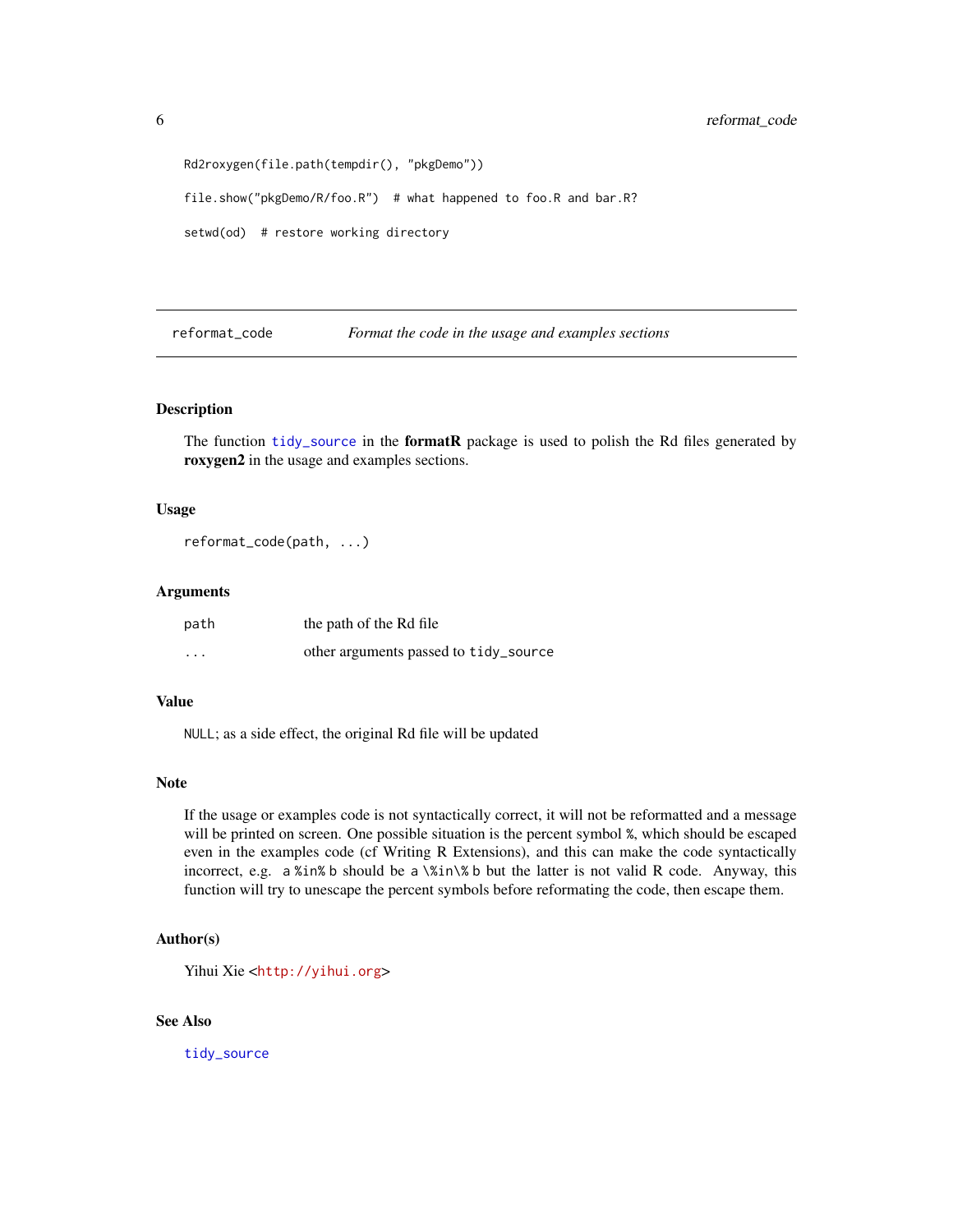# <span id="page-6-0"></span>roxygen\_and\_build 7

#### Examples

```
rd.file = system.file("examples", "reformat_code_demo.Rd", package = "Rd2roxygen")
file.copy(rd.file, tempdir())
fmt.file = file.path(tempdir(), "reformat_code_demo.Rd")
file.show(fmt.file) ## show the raw Rd
reformat_code(fmt.file)
file.show(fmt.file) ## the formatted Rd
```
<span id="page-6-2"></span>roxygen\_and\_build *Roxygenize a package, clean up and build/check the package*

#### <span id="page-6-1"></span>Description

After the source package is roxygenized, this function will build the package. Optionally it also installs or checks the package, reformats the code in the example sections. Note [rab](#page-6-1) is an alias of [roxygen\\_and\\_build](#page-6-2).

#### Usage

```
roxygen_and_build(
  pkg,
  build = TRUE,build.opts = "--no-manual",
  install = FALSE,install.opts = if (build) "" else "--with-keep.source",
  check = FALSE,
  check.opts = "--as-cran --no-manual",
  remove.check = TRUE,
  reformat = TRUE,before = NULL,
  ...
\mathcal{L}rab(
 pkg,
 build = TRUE,build.opts = "--no-manual",
  install = FALSE,install.opts = if (build) "" else "--with-keep.source",
  check = FALSE,check.opts = "--as-cran --no-manual",
  remove.check = TRUE,
  reformat = TRUE,before = NULL,
  ...
)
```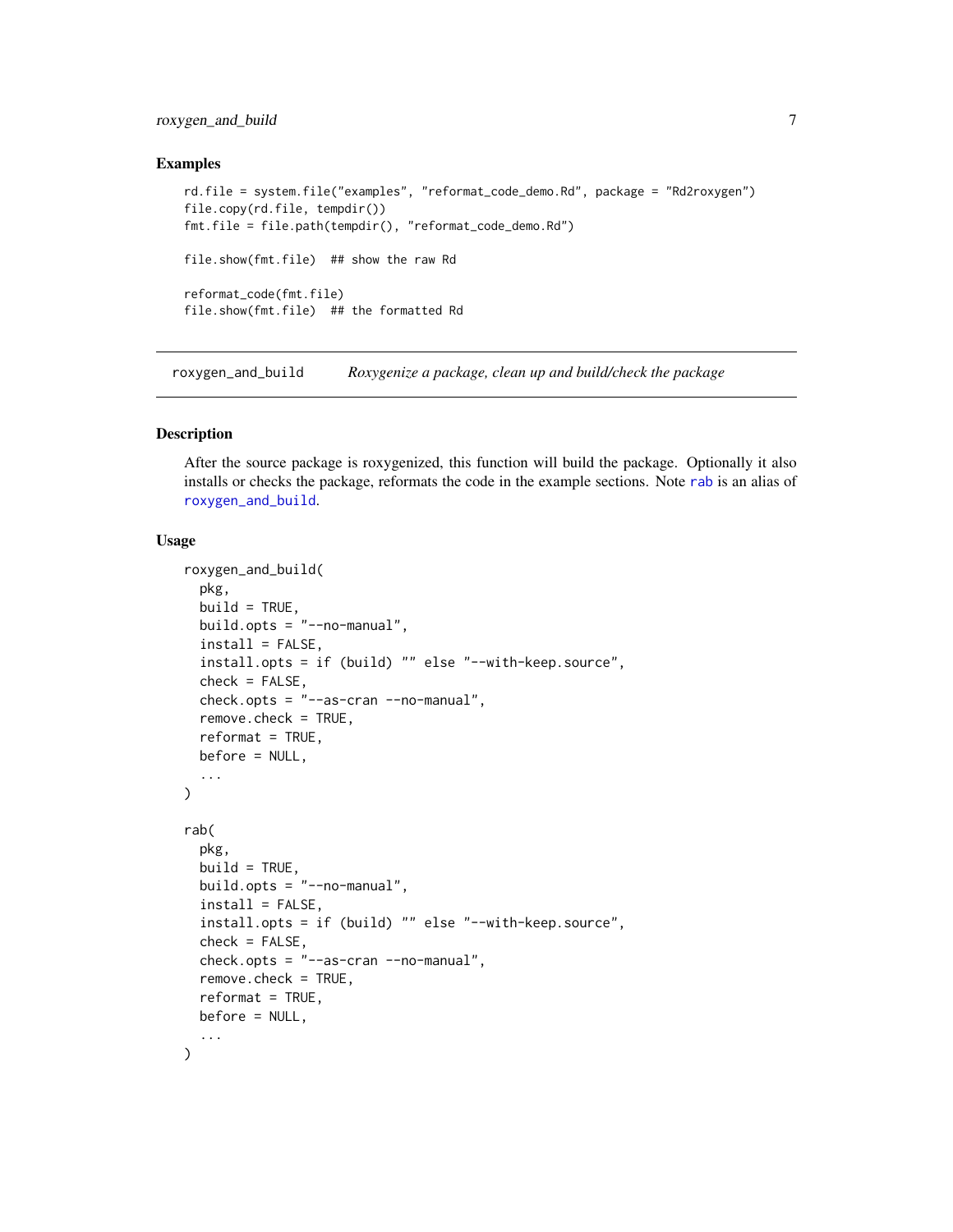# <span id="page-7-0"></span>Arguments

| pkg          | the root directory of the source package                                                                        |
|--------------|-----------------------------------------------------------------------------------------------------------------|
| build        | whether to build the package                                                                                    |
| build.opts   | options to be passed to R CMD build                                                                             |
| install      | whether to install the package                                                                                  |
| install.opts | options to be passed to R CMD INSTALL                                                                           |
| check        | whether to check the package                                                                                    |
| check.opts   | options to check the package (e.g. "--no-examples")                                                             |
| remove.check | whether to remove the directory generated by R CMD check                                                        |
| reformat     | whether to reformat the example code; see reformat_code                                                         |
| before       | an R expression to be evaluated under the package root directory before the<br>package is roxygenized and built |
| $\cdots$     | other arguments passed to roxygenize                                                                            |

# Value

NULL

# Author(s)

Yihui Xie <<http://yihui.org>>

# Examples

```
## Not run:
roxygen_and_build("Rd2roxygen", install = TRUE)
## or simply
rab("Rd2roxygen", install = TRUE)
```
## End(Not run)